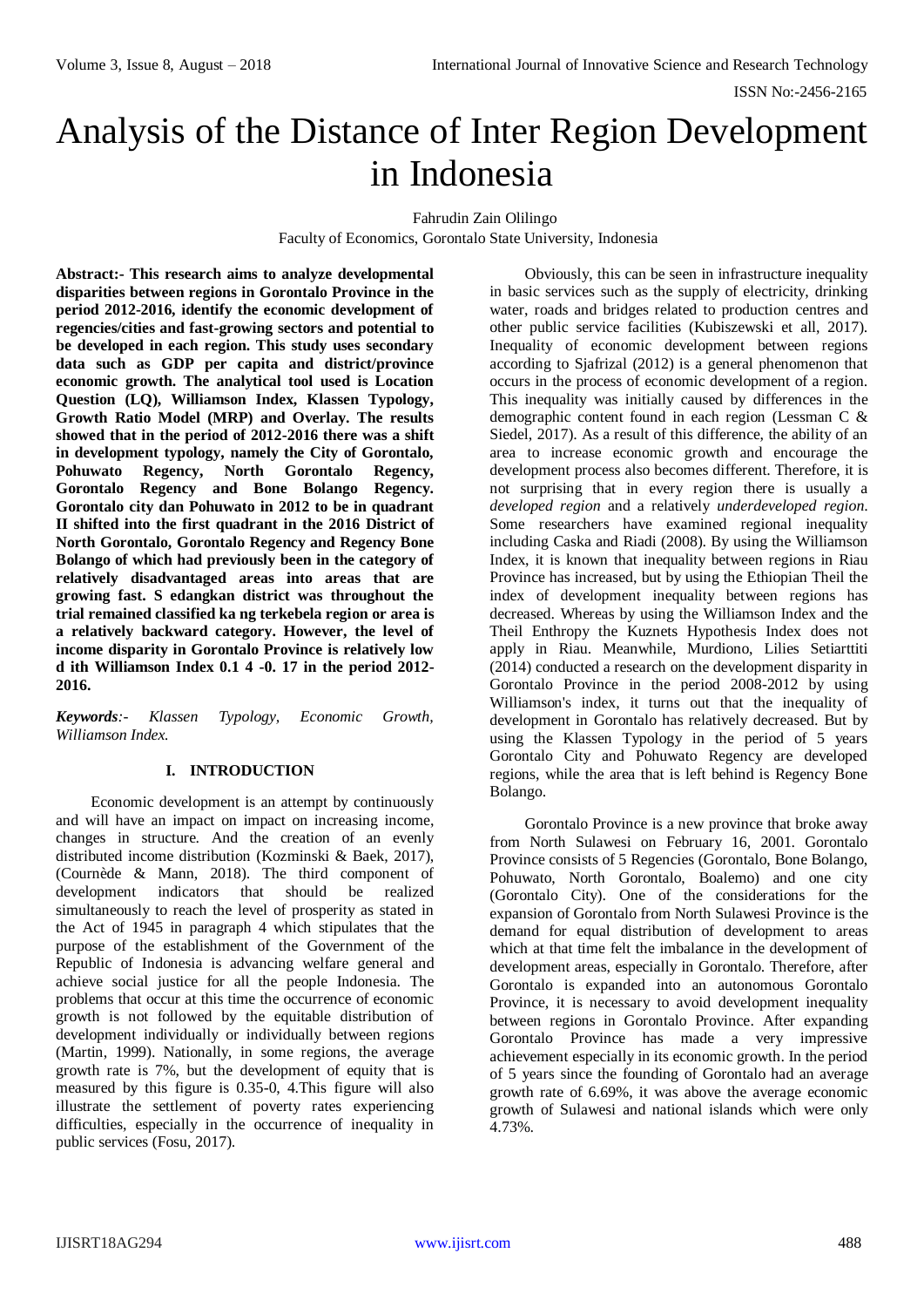|    |                                        |       |                          | Y-on-Y Growth Rate of GDP |       |        | According to |  |  |  |  |  |
|----|----------------------------------------|-------|--------------------------|---------------------------|-------|--------|--------------|--|--|--|--|--|
|    | Business field                         |       | Business Field (Percent) |                           |       |        |              |  |  |  |  |  |
|    |                                        |       |                          |                           |       |        |              |  |  |  |  |  |
|    |                                        | 2012  | 2013                     | 2014                      | 2015  | 2016   | Average      |  |  |  |  |  |
| 1  | Agriculture, Forestry and Fisheries    | 7     | 6.93                     | 6.44                      | 4.24  | 6.43   | 6,208        |  |  |  |  |  |
| 2  | Mining and excavation                  | 4.83  | 2.98                     | 3.36                      | 3.95  | 0.08   | 3.04         |  |  |  |  |  |
| 3  | Processing industry                    | 8.18  | 7.99                     | 6                         | 4.66  | 6.58   | 6,682        |  |  |  |  |  |
| 4  | <b>Electricity and Gas Procurement</b> | 11.56 | 7.7                      | 11.61                     | 1.72  | 12.04  | 8,926        |  |  |  |  |  |
| 5  | Supply, Waste Management,<br>Water     |       |                          |                           |       |        |              |  |  |  |  |  |
|    | Waste and Recycling                    | 7.43  | 6.78                     | 7.34                      | 2.46  | 14.92  | 7.786        |  |  |  |  |  |
| 6  | Construction                           | 7.55  | 7.2                      | 7.85                      | 9.77  | 5.1    | 7.494        |  |  |  |  |  |
| 7  | Wholesale and Retail Trade; Car and    | 11.26 | 10.26                    | 8.05                      |       | 9.91   | 9.042        |  |  |  |  |  |
|    | Motorcycle Repair                      |       |                          |                           | 5.73  |        |              |  |  |  |  |  |
| 8  | Transportation and Warehousing         | 8.68  | 8.76                     | 8.57                      | 9.67  | 6.47   | 8.43         |  |  |  |  |  |
| 9  | Provision of Accommodation and Eating  | 6.31  |                          |                           |       |        |              |  |  |  |  |  |
|    | <b>Drinks</b>                          |       | 8.96                     | 6.93                      | 8.05  | 8.71   | 7.792        |  |  |  |  |  |
| 10 | Information and Communication          | 8.35  | 8.67                     | 9.02                      | 9.8   | 10.23  | 9.214        |  |  |  |  |  |
| 11 | Financial Services and Insurance       | 11.6  | 5.09                     | 4.54                      | 10.15 | 18.45  | 9.966        |  |  |  |  |  |
| 12 | <b>Real Estate</b>                     | 9.18  | 8.84                     | 7.85                      | 8.22  | 8.31   | 8.48         |  |  |  |  |  |
| 13 | Company Services                       | 6.79  | 7.48                     | 5.96                      | 5.57  | 5.91   | 6.342        |  |  |  |  |  |
| 14 | Government Administration,<br>Defense  |       |                          |                           |       |        |              |  |  |  |  |  |
|    | and Mandatory Social Security          | 4.7   | 5.83                     | 6.92                      | 3.77  | $-0.1$ | 4.224        |  |  |  |  |  |
| 15 | <b>Education Services</b>              | 14.42 | 13.73                    | 13.55                     | 7.14  | 3.78   | 10.524       |  |  |  |  |  |
| 16 | Health Services and Social Activities  | 8.44  | 9.27                     | 8.84                      | 10.64 | 8.48   | 9.134        |  |  |  |  |  |
| 17 | Other services                         | 6.3   | 6.48                     | 5.28                      | 4.92  | 3.54   | 5.304        |  |  |  |  |  |
| 18 | <b>PDRB</b>                            | 7.91  | 7.67                     | 7.27                      | 6.22  | 6.52   | 7.118        |  |  |  |  |  |

Table 1. The growth rate of Gorontalo Province GRDP on the basis of constant prices 2012-2016 Sumber: BPS Provinsi Gorontalo.

| No. | <b>Business field</b>                                                      |       | Percentage of GRDP       |       |       |       | Contribution According to |  |  |  |  |
|-----|----------------------------------------------------------------------------|-------|--------------------------|-------|-------|-------|---------------------------|--|--|--|--|
|     |                                                                            |       | Business Field (Percent) |       |       |       |                           |  |  |  |  |
|     |                                                                            | 2012  | 2013                     | 2014  | 2015  | 2016  | Average                   |  |  |  |  |
| 1   | Agriculture, Forestry and Fisheries                                        | 37.64 | 37.38                    | 37.75 | 37    | 37.22 | 37,398                    |  |  |  |  |
| 2   | Mining and excavation                                                      | 1.46  | 1.38                     | 1.32  | 1.32  | 1.2   | 1,336                     |  |  |  |  |
| 3   | Processing industry                                                        | 4.06  | 4.01                     | 4.17  | 4.18  | 4.21  | 4,126                     |  |  |  |  |
| 4   | <b>Electricity and Gas Procurement</b>                                     | 0.06  | 0.05                     | 0.05  | 0.04  | 0.04  | 0.048                     |  |  |  |  |
| 5   | Supply, Waste<br>Management,<br>Water<br>Waste and Recycling               | 0.05  | 0.05                     | 0.05  | 0.05  | 0.05  | 0.05                      |  |  |  |  |
| 6   | Construction                                                               | 11.79 | 11.79                    | 11.79 | 12.37 | 12.05 | 11,958                    |  |  |  |  |
| 7   | Wholesale and Retail Trade;Car<br>and<br>Motorcycle Repair                 | 9.94  | 10.26                    | 10.42 | 10.52 | 10.99 | 10.426                    |  |  |  |  |
| 8   | Transportation and Warehousing                                             | 5.76  | 6                        | 6.09  | 6.28  | 6.23  | 6,072                     |  |  |  |  |
| 9   | Provision of Accommodation and Eating<br><b>Drinks</b>                     | 2.15  | 2.19                     | 2.15  | 2.24  | 2.27  | 2.2                       |  |  |  |  |
| 10  | Information and Communication                                              | 2.69  | 2.58                     | 2.5   | 2.53  | 2.61  | 2,582                     |  |  |  |  |
| 11  | Financial Services and Insurance                                           | 3.9   | 3.83                     | 3.69  | 3.78  | 4.15  | 3.87                      |  |  |  |  |
| 12  | <b>Real Estate</b>                                                         | 1.85  | 1.87                     | 1.84  | 1.9   | 1.95  | 1,882                     |  |  |  |  |
| 13  | Company Services                                                           | 0.1   | 0.1                      | 0.1   | 0.1   | 0.1   | 0.1                       |  |  |  |  |
| 14  | Government Administration, Defense and<br><b>Mandatory Social Security</b> | 9.59  | 9.2                      | 8.79  | 8.28  | 7.64  | 8.7                       |  |  |  |  |
| 15  | <b>Education Services</b>                                                  | 3.84  | 4.1                      | 4.18  | 4.16  | 4.06  | 4,068                     |  |  |  |  |
| 16  | <b>Health Services and Social Activities</b>                               | 3.39  | 3.48                     | 3.42  | 3.56  | 3.6   | 3.49                      |  |  |  |  |
| 17  | Other services                                                             | 1.76  | 1.75                     | 1.68  | 1.68  | 1.62  | 1,698                     |  |  |  |  |
| 18  | <b>GRDP</b>                                                                | 100   | 100                      | 100   | 100   | 100   | 100                       |  |  |  |  |

Table 2. Sector Contribution to Gorontalo Province GRDP in 2012-2016.

# Source: BPS Gorontalo Province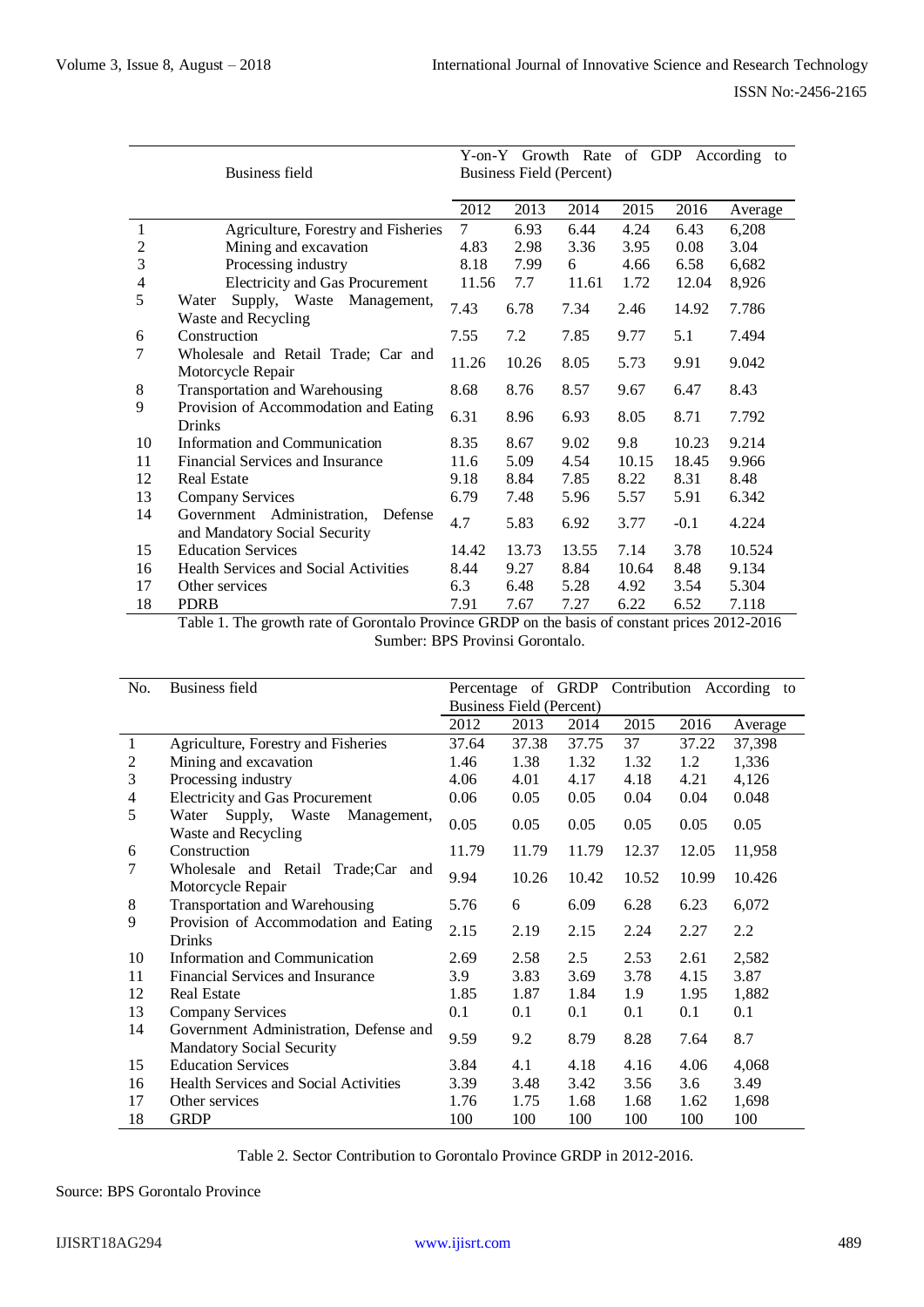In the last 5 years since 2012 to 2016 Gorontalo Province has a very promising growth rate with an average growth rate of 7.118%, as shown in table 1 above. When viewed from the contribution of each sector to the formation of Gorontalo Province GRDP during the 5 years from 2012 to 2016, the Agriculture, Forestry and Fisheries Sector is the largest sector that contributes to the formation of the Gorontalo Province GRDP when compared to other sectors, that is, with an average of 37,398%. However, the average growth rate is quite low compared to other sectors, which is only 6.208 percent. While the electricity and gas procurement sector, water supply, waste management, waste and recycling as well as company services with a contribution to GDP is only 0.048%, 0.05% and 0.1%, but has a fairly high average growth rate from the agricultural sector average annual growth of 8,926%, 7,786% and 6,342%. The sector that has the highest growth rate is the education services sector, which is 10,524 percent with a contribution to the GRDP of 4,068 percent.

Inequality of development between the region in Gorontalo Province is clearly illustrated in the inequality that occurs in GRDP per capita and the total GRDP between its territory.

|     | The                             |               | GRDP Perkapita by Regency / City (Rupiah) |               |                  |               |               |  |  |  |  |  |  |  |  |
|-----|---------------------------------|---------------|-------------------------------------------|---------------|------------------|---------------|---------------|--|--|--|--|--|--|--|--|
| NO. | of<br>region<br>the<br>Province | 2012          | 2013                                      | 2014          | 2015             | 2016          | Average       |  |  |  |  |  |  |  |  |
|     | Boalemo                         | 18,153,262.91 | 20,158,343.21                             | 22,416,683.04 | 24,726,824.04    | 27,053,382.45 | 22,501,699.13 |  |  |  |  |  |  |  |  |
| 2   | Gorontalo                       | 16,837,483.88 | 18,969,159.17                             | 21,565,021.66 | 24, 251, 490. 83 | 26,805,455.06 | 21,685,722.12 |  |  |  |  |  |  |  |  |
| 3   | Pohuwato                        | 23,425,400.95 | 25,601,418.22                             | 28,351,330.45 | 31,107,938.88    | 34,036,907.30 | 28,504,599.16 |  |  |  |  |  |  |  |  |
| 4   | Bone<br>Bolango                 | 14,820,655.38 | 16,276,648.68                             | 18,321,939.19 | 20,486,522.34    | 22,606,114.31 | 18,502,375.98 |  |  |  |  |  |  |  |  |
| 5   | North<br>Gorontalo              | 14,703,007.56 | 16,316,931.90                             | 18,174,394.06 | 20,455,374.46    | 22,902,672.01 | 18,510,476.00 |  |  |  |  |  |  |  |  |
| 6   | Gorontalo<br>City               | 21,978,612.86 | 24,096,386.46                             | 26,228,380.46 | 28,640,639.49    | 31,324,202.72 | 26,453,644.40 |  |  |  |  |  |  |  |  |
|     | Gorontalo<br>Province           | 18,207,861.80 | 20,154,351.92                             | 22,582,500.73 | 25,181,098.76    | 27,654,340.21 | 22,756,030.68 |  |  |  |  |  |  |  |  |

Table 3. Regency / City GRDP per capita in Gorontalo Province in 2012-2016.

Source:- BPS Gorontalo Province (Access dated 5 August 2018)

| No. |                       | Year |      |      |      |      |         |  |  |  |  |  |  |  |
|-----|-----------------------|------|------|------|------|------|---------|--|--|--|--|--|--|--|
|     | Territory             | 2012 | 2013 | 2014 | 2015 | 2016 | Average |  |  |  |  |  |  |  |
|     | <b>Ballemo</b>        | 7.42 | 7.48 | 7.31 | 6.37 | 6.29 | 6,974   |  |  |  |  |  |  |  |
| 2   | Pohuwato              | 7.51 | 7.67 | 7.3  | 6.08 | 6.64 | 7.04    |  |  |  |  |  |  |  |
| 3   | Bone Bolango          | 7.47 | 7.63 | 7.72 | 6.52 | 6.61 | 7.19    |  |  |  |  |  |  |  |
| 4   | North Gorontalo       | 7.13 | 7.16 | 7.18 | 7.3  | 7.39 | 7,232   |  |  |  |  |  |  |  |
| 5   | Gorontalo             | 7.74 | 7.73 | 7.77 | 6.31 | 6.62 | 7,234   |  |  |  |  |  |  |  |
| 6   | Gorontalo City        | 7.88 | 7.9  | 7.93 | 7.23 | 7.41 | 7.67    |  |  |  |  |  |  |  |
| 7   | Gorontalo<br>Province | 7.91 | 7.67 | 7.27 | 6.22 | 6.52 | 7,118   |  |  |  |  |  |  |  |

Table 4. Growth Rate of Regency/City GRDP in Gorontalo Province in 2012-2016.

Source: BPS Each District / City in Gorontalo Province (Access dated 5 August 2018)

Pohuwato Regency during 2012-2016, had an average GRDP per capita of 28,504,599.16 million rupiahs with an average GRDP growth rate of 7.04. Whereas Bone Bolango Regency has an average per capita GRDP of 18,502,375.98 million rupiahs under other regencies, but the average GRDP growth rate is above the average GRDP growth rate of the province which is only 7,118. The average GRDP of Pohuwato Regency is the highest average per capita GRDP of the districts / cities in Gorontalo

Province. There is a very inequality between the per capita income of this regency and other districts, partly due to the ownership of different potential areas. As is known, Pohuwato Regency is a regency in the west end of Gorontalo province bordering with Moutong Regency, Central Sulawesi Province, which is rich with unprocessed natural resources in various economic sectors, thus allowing GRDP to exceed that of other regions. Likewise, Gorontalo City, which is the capital of Gorontalo Province, is a center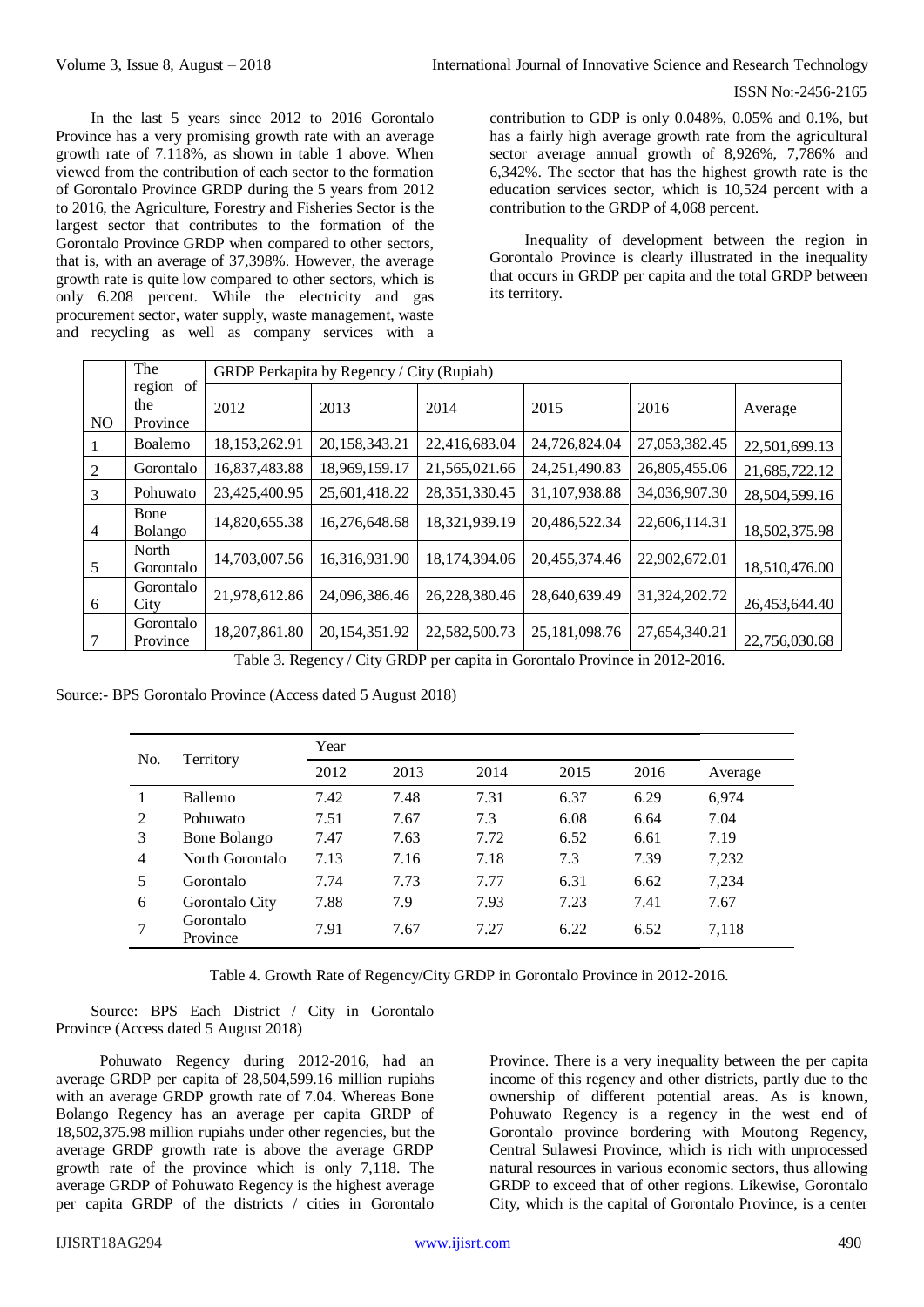of trade and services, thus allowing this region to also obtain GRDP, which tends to exceed other regions.

This study aims to determine the development of the economic development of districts/cities in Gorontalo Province, the potential sectors that are superior to each district/city in Gorontalo Province, and to know the changes in the amount of development inequality between regions in Gorontalo Province by using the Williamson Index method, Klassen Typology, and Overlay.

The level of welfare inequality and prosperity that occurs between regions should be able to develop several potential resources in each region, so as to increase the growth of each region. By managing superior and potential resources it will impact on the progress of each region and the gap can decrease.

# **II. LITERATURE REVIEW**

According to Sadono Sukirno (2012), economic development is usually associated with economic development in developing countries. Some economists interpret economic development as economic growth followed by changes in the structure and style of economic activity. In other words, in interpreting the term economic development, economists are not only interested in the problem of the development of real national income, but also to the modernization of economic activities, for example in the effort to overhaul the traditional agricultural sector, the problem of accelerating economic growth and the problem of structuring revenue sharing. Metaphorically, development is a journey that departs from reality towards *desiderata*, that is, step by step, brings us all to a brighter tomorrow, with an improved quality of life (Wilardjo (2003) in Basuki Pujoalwanto 2014).

In the Neo Classic hypothesis in Sjafrizal (2012) the process of economic development that occurs in an area can be different from other regions and can lead to economic inequality between regions. According to the Neo Classic hypothesis at the beginning of the process of developing a country, the development gap between regions tends to increase. This process will occur until the inequality reaches the peak. After that, if the development process continues, then the development imbalance will gradually decrease. Based on this hypothesis, a temporary conclusion can be drawn that developing countries generally have a development imbalance between regions tends to be higher, whereas in developed countries inequality will be low. In other words, the development inequality curve between regions is inverted U-shaped. The truth of the Neo Classic Hypothesis was then tested by Jefrey G. Williamson in Sjafrizal (2012) through a study conducted in 1966 about development inequality between regions in developed and developing countries by using *time series* and *cross-section* data. The results of this study indicate that the Neo Classical Hypothesis formulated theoretically proved to be empirically proven. This means that the development process of a country does not automatically reduce development inequality between regions, but the opposite happens.

The Kian Wie (1981) states that the inequality of income distribution from an economic point of view is divided into (1) Inequality of income sharing between groups of income recipients (size distribution outcome); (2) Inequality of income sharing between urban and rural areas (urban-rural income disparities); (3) Inequality of regional income distribution (regional income disparities). Development inequality between regions with the center and between regions and other regions is reasonable, because of differences in resources and the beginning of the implementation of inter-regional development.

# **III. RESEARCH METHODS**

The data used in the research is quantitative data in the form of secondary data. Secondary data is data collected from literature or reports that are related to the problem under study, where the collection is carried out by other parties. Secondary data used in this study include provincial and district/city GRDP growth and provincial and district/city GRDP per capita. The data used is from 2012 to 2016. This research was conducted in Gorontalo Province which has five districts (Gorontalo Regency, Pohuwato Regency, Boalemo Regency, North Gorontalo Regency and Bone Bolango Regency) and one city (Gorontalo City) as the study object in this research. In this study secondary data was obtained from reports/publications from related parties such as the Gorontalo Provincial Statistics Agency and other institutions relevant to the research.

Development inequality between regions is the difference in income between districts/cities in Gorontalo Province based on the magnitude of the GRDP per capita deviation of districts/cities from the average provincial GDP per capita using the Williamson Index. To answer the problems in the research on inter-regional development inequality in Gorontalo Province, the Klassen typology analysis method was used. This method is used to determine the description of the pattern and structure of economic growth in each region based on two main indicators, namely regional economic growth and per capita income (GDP per capita). The Williamson index is one measure of inequality between regions. This coefficient of variation measures regional disperses of an attribute (in this case per capita income) which is weighed by the proportion of the population in each region (Hudiyanto, 2001). This measurement is based on variations in the results of interregional economic development in the form of GDP figures. Williamson index is formulated with the following equation:

$$
IW = \frac{\sqrt{\sum_i (yi - y)^2 \frac{f_i}{n}}}{y}
$$

Where: IW is a Williamson Index; yi is per capita GRDP in district / city I; y is the average per capita GRDP in Gorontalo Province; fi is the number of residents in district / city I; n is the population in Gorontalo Province. The measurement criteria in this study are that the index numbers that are getting smaller or close to 0 (zero) indicate a smaller inequality or an increase in equity/well-being and if the index number gets closer to 1 (one) shows greater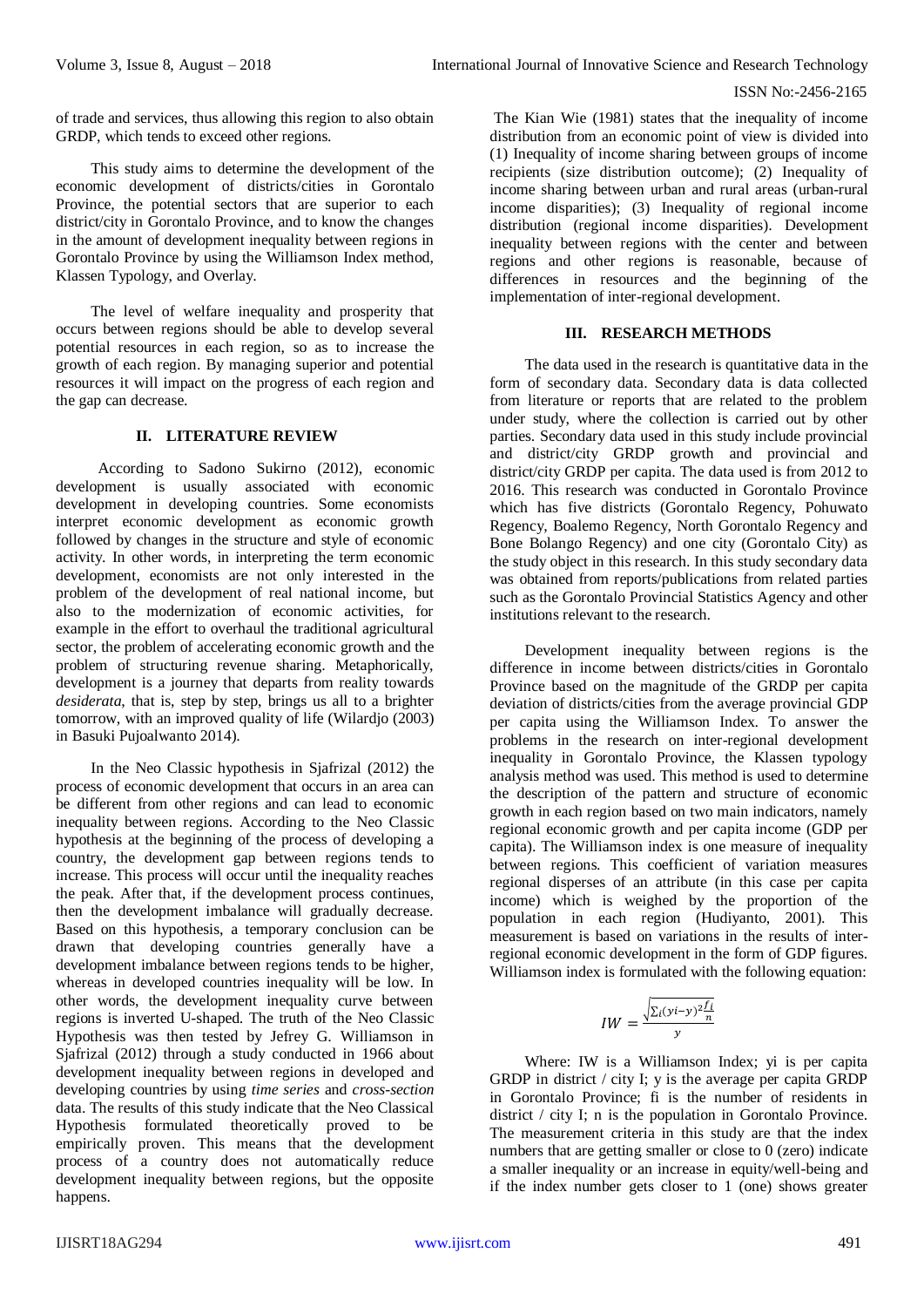inequality or in terms of inter-regional development increasingly uneven.

The criteria used to determine whether inequality is low, medium or high. These criteria are  $(1)$  If the IW  $< 0.3$ means that the economic inequality of the region is low, (2) If IW> 0.3-0.4 means that the economic inequality of the region is moderate and (3) If  $IW > 0.4$  means inequality the regional economy is high.

Overlay analysis is used to determine potential economic sectors or activities based on growth criteria and contribution criteria by combining the results of the Growth Ratio Method (MRP) and the *Location Quotient* (LQ) method. This method has 4 (four) assessments or possibilities, namely: (1) Growth  $(+)$  and contribution  $(+)$ , indicating an activity that is very dominant both from growth and from contributions. (2) Growth (+) and contribution (-) indicate an activity whose growth is dominant but its contribution is small. This activity needs to be further contributed to becoming a dominant activity. (3) Growth (-) and contribution (+) indicate an activity with a small growth but a large contribution. This activity is very possible, that activities are experiencing a decline. (4) Growth (-) and contribution (-) indicate an activity that is not potential either from growth criteria or from contributions.

#### **IV. RESULTS AND DISCUSSION**

#### *A. Regional Typology Analysis*

The Regional Typology Analysis is used to determine the economic position of each district/city in Gorontalo Province by analyzing the growth rate and regional per capita income. In two periods, namely 2012 and 2016, it will be known that the shift in regional position in achieving economic growth and the achievement of per capita GRDP. Quadrant I is an advanced and fast-growing area that illustrates the economic growth of a region on top of the acquisition of the provincial economic growth per capita income well above the per capita n opinion of a province. In the year 2012 based regional mapping and the growth rate of per capita income there is no area that ranks Quadrant I. Quadrant 2 illustrates the advanced areas but stressed that the region achieves a per capita income higher than the per capita income provinces but obtaining economic growth below economic growth province. In 2012 the area belonging to the k uadran II is Gorontalo and Pohuwato. Quadrant III illustrates the fast growing area that is the area that received a per capita income below the per capita income of the province but the regional economic growth over the economic growth of the province. In 2012 there were no areas that occupied the third consciousness. Kudran IV is an area that is relatively underdeveloped due to economic growth and precipitate income below the provincial acquisition rate. In 2012 the regions classified as relatively underdeveloped were Boalemo Regency, Gorontalo Regency, North Gorontalo Regency and Bone Bolango Regency. Picture of the position wing district/city based Regional Typology in Gorontalo Province in 2012 and 2016 can be seen in Table 5 and 6 in below this.

| Y<br>R                                                                                                                         | $Y_i > Y$                                                                          | $Y_i < Y$                                                                                                                                          |  |  |  |  |  |  |
|--------------------------------------------------------------------------------------------------------------------------------|------------------------------------------------------------------------------------|----------------------------------------------------------------------------------------------------------------------------------------------------|--|--|--|--|--|--|
| Ri><br>R                                                                                                                       | <b>Ouadrant I</b><br>Regional<br>and Fast Grow                                     | Quadrant III<br>Forward Fast Growing Areas                                                                                                         |  |  |  |  |  |  |
| Ri<br>$\langle R \rangle$                                                                                                      | Quadrant II<br>Area Forward But<br>Depressed<br>Gorontalo City<br>Pohuwato Regency | Quadrant IV<br>Relatively Disadvantaged<br>Areas<br>Boalemo Regency<br>Gorontalo Regency<br>North Gorontalo Regency<br><b>Bone Bolango Regency</b> |  |  |  |  |  |  |
| Table 5. Klassen Typology in Gorontalo Province<br>Based on the Average Rate of Economic Growth and<br>Percapita GRDP in 2012. |                                                                                    |                                                                                                                                                    |  |  |  |  |  |  |
| Y<br>R                                                                                                                         | $Y_i > Y$                                                                          | Yi < Y                                                                                                                                             |  |  |  |  |  |  |

| Ri><br>R          | <b>Ouadrant I</b><br>Regional<br>Forward<br>and Fast Grow<br>Gorontalo City<br>Pohuwato Regency | <b>Ouadrant III</b><br><b>Fast Growing Areas</b><br>North Gorontalo Regency<br><b>Bone Bolango Regency</b><br>Gorontalo Regency |
|-------------------|-------------------------------------------------------------------------------------------------|---------------------------------------------------------------------------------------------------------------------------------|
| Ri<br>$\langle R$ | <b>Ouadrant II</b><br>Area Forward<br><b>But</b><br>Depressed                                   | <b>Ouadrant IV</b><br>Relatively Disadvantaged<br>Areas<br>Boalemo Regency                                                      |

Table 6. Klassen Typology in Gorontalo Province Based on the 2016 Economic Growth Rate and GRDP Percapita.

The movement of the Klassen Typology matrix at the beginning of the research year was 2012 and the Klassen Typology matrix at the end of the research year in 2016, that there were several regions or districts in Gorontalo Province that experienced movement or change to move to different quadrant positions (shifted up). The districts are like Gorontalo City, Pohuwato Regency, North Gorontalo Regency and Gorontalo Regency.

North Gorontalo Regency at the beginning of the research year the state of the area was in the IV awareness or included in the category of areas that were relatively left behind. However, at the end of the 2016 study year, the situation in the region began to improve by shifting or moving to quadrant III or was a fast-growing area. While Gorontalo Regency is also the case, districts that have high GRDP contributions and have a large enough population have experienced an upward shift, where in the early years Gorontalo District research was in IV Awareness in the final year, Gorontalo District position was no longer in the category regions that are relatively underdeveloped but are in Quadrant III or fall into the category of fast developing regions.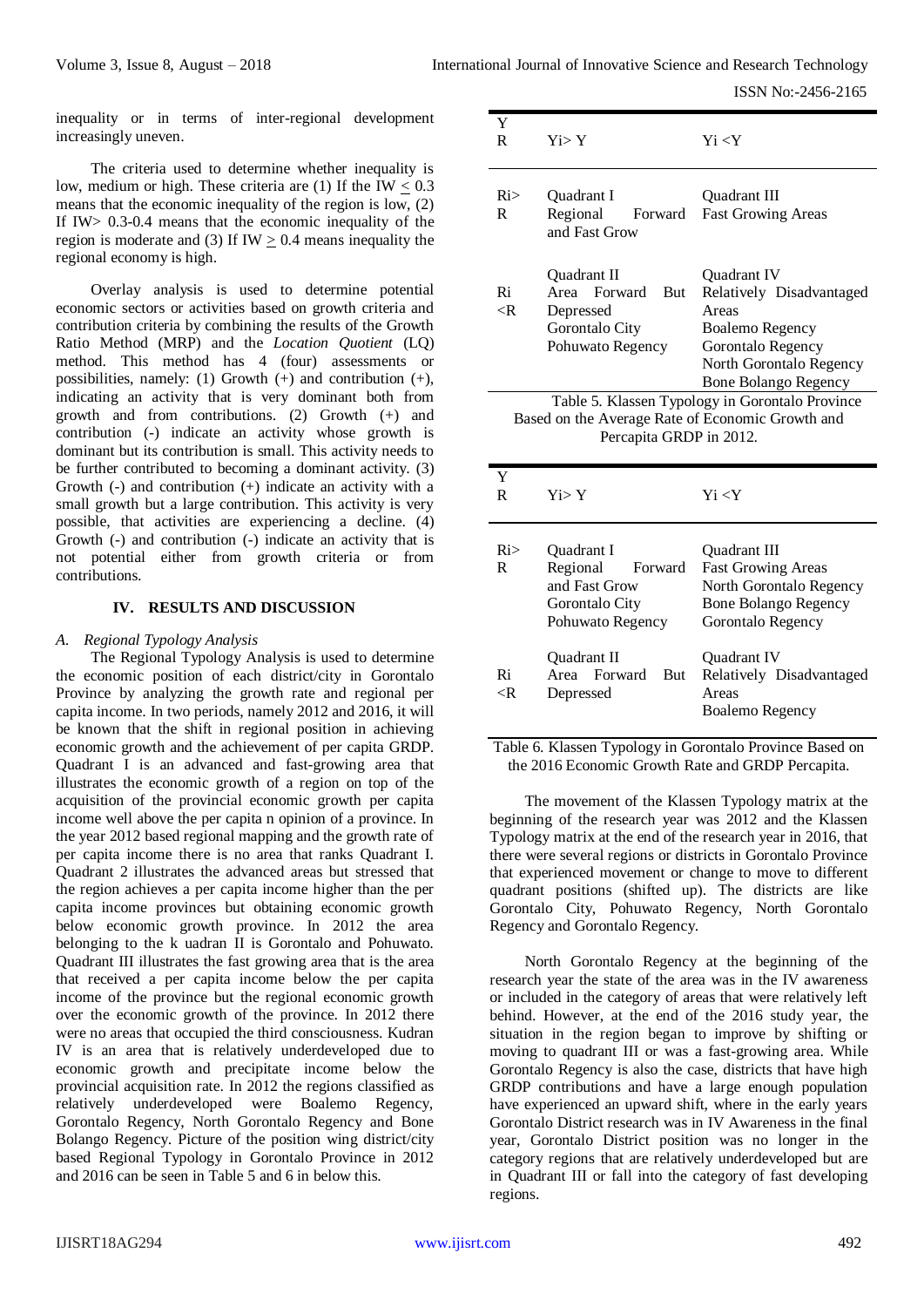Bone Bolango Regency also experienced a shift in position, as well as the two districts above, in 2012 Bone Bolango District was in quadrant IV or areas that were relatively underdeveloped but in 2016 Bone Bolango District was in quadrant III or a fast-growing area. This happens because the regional GRDP growth rate is higher (6.61) compared to the provincial GRDP growth rate of 6.52.

The city of Gorontalo and the Regency of Pohuwato in 2012 were in the II flute or areas with advanced but depressed categories. This happened because the regional GRDP growth rate was below the provincial GRDP growth rate. However, when viewed from Figure 1. above the position of Gorontalo City and Pohuwato Regency in 2016 has shifted to quadrant I or with the category of developed and fast-growing regions (percapita income and regional GRDP growth above per capita income and provincial GRDP growth) Boalemo District, if based on the growth rate and average per capita opinion, the Boalemo Regency remains in the position of regions that are relatively lagging behind the start of the study until the end of the research year.

#### *B. Analysis of Inequality in Inter-regional Development-*

Various problems that arise due to development are the occurrence of inequality between regions. This happens because of the demographic differences in each region so that the potential sectors of each region are different. The Williamson Index value by using GRDP Per Capita data and the population of each regency / city in Gorontalo Province in the last 5 (five) years from 2012-2016 can be seen in the table below.

|                                                    | Year    | Williamson Index |  |  |  |  |  |  |  |
|----------------------------------------------------|---------|------------------|--|--|--|--|--|--|--|
|                                                    | 2012    | 0.17             |  |  |  |  |  |  |  |
| 2                                                  | 2013    | 0.16             |  |  |  |  |  |  |  |
| 3                                                  | 2014    | 0.15             |  |  |  |  |  |  |  |
| 4                                                  | 2015    | 0.14             |  |  |  |  |  |  |  |
| 5                                                  | 2016    | 0.135            |  |  |  |  |  |  |  |
|                                                    |         |                  |  |  |  |  |  |  |  |
|                                                    | Average | 0.151            |  |  |  |  |  |  |  |
| Table 6. Gorontalo Province Williamson Index Value |         |                  |  |  |  |  |  |  |  |

# for 2012-2016.

The results of the Williamson Index in the table above show that in the last five years (2012-2016) Wil Liamson's index value averaged 0.151, this explains that the inequality of inter-regional economic development that occurred in Gorontalo Province was relatively low. Even the Williamson Index value in Gorontalo Province continues to decline every year if seen from the table above. If we look more closely at the table above we can see that throughout the year 2012-2015 index value Williamson in Gorontalo Province the average decreased by 0.01 each year, except that in 2016 the IW value of Gorontalo Province was 0.135, whereas in the previous year in 2015 the IW value in Gorontalo Province was 0.14 so this reflected the value Gorontalo Province IW in 2016 fell by only 0.005. However, b ila we look at all the research from the

beginning to the last year within 5 years a decline in the value of IW in Gorontalo province an average of 0.035.

Based on the IW criteria in determining the economic inequality of a region, if the IW value is below 0.3 or  $\langle 0.3, \rangle$ the economic inequality of an area or region is low. Thus, that the inequality of development in the district / city of Gorontalo Province falls into the relatively low category because the average IW value of Gorontalo Province is less or below 0.3. This is evident from the record of the average Williamson Index in the five-year period of only 0.151.

# *C. Overlay analysis-*

Overlay analysis is intended to detect potential sectors based on the criteria of growth and contribution criteria in the can by combining the results of the analysis of LQ and analysis of MRP. Through this analysis, it can be seen as potential sectors of an area or region based on the contribution and growth of the sector. In detail, the results of a grouping of district/city overlays in Gorontalo Province can be seen in table 7 below. Based on a combined Overlay analysis of LQ and RPs, Boalemo District has one potential sector, because there is one sector where LQ and RPs are equally positive. The sector is the field (wholesale and retail trade; car and motorcycle repair). This means that the growth and contribution of the sector to the total GRDP of Boalemo Regency is greater than the growth and contribution of the same sector in Gorontalo Province. The agricultural sector despite having berslop positive f LQ which means the seed sector, growth positive dial. Theoretically area of the more advanced role of the agricultural sector will be replaced by the industrial sector but in the period of study, it is not visible. To be able to get out of the quadrant zone 4 of underdeveloped areas, Boalemo Regency must pay more attention to both sectors. Pohuwato Regency is not much different from Boalemo District, where it has only one potential sector whose LQ and RPS are equally positive. The sector is the Agriculture, Forestry and Fisheries sector. This means that for Pohuwato Regency the contributors to regional GRDP are the agriculture, forestry and fisheries sectors because the sector has greater growth and contribution than the same sector in the formation of the Gorontalo Province GRDP. Thus for the Pohuwato Regency, the potential sectors to be developed are agriculture, forestry, and fisheries.

Bone Bolango Regency has four potential sectors both from growth and contribution because there are 4 sectors with LQ and RPs that are positive slopes, the sector is the Manufacturing Industry sector, the Wholesale and Retail Trade sector; Car and Motorcycle Repair, Corporate Services sector, and other service sectors. The growth and contribution of these four sectors to the total GRDP of Bone Bolango Regency is greater than the growth and contribution of the same sector in Gorontalo Province. While there are four sectors in North Gorontalo, the potential sector in the area because there are only four sectors with LQ and RPs with positive slopes. The sectors are agriculture, forestry and fisheries, mining and quarrying, health services and social activities and other service sectors. These four sectors are growth and its contribution to the total GRDP of North Gorontalo Regency is greater than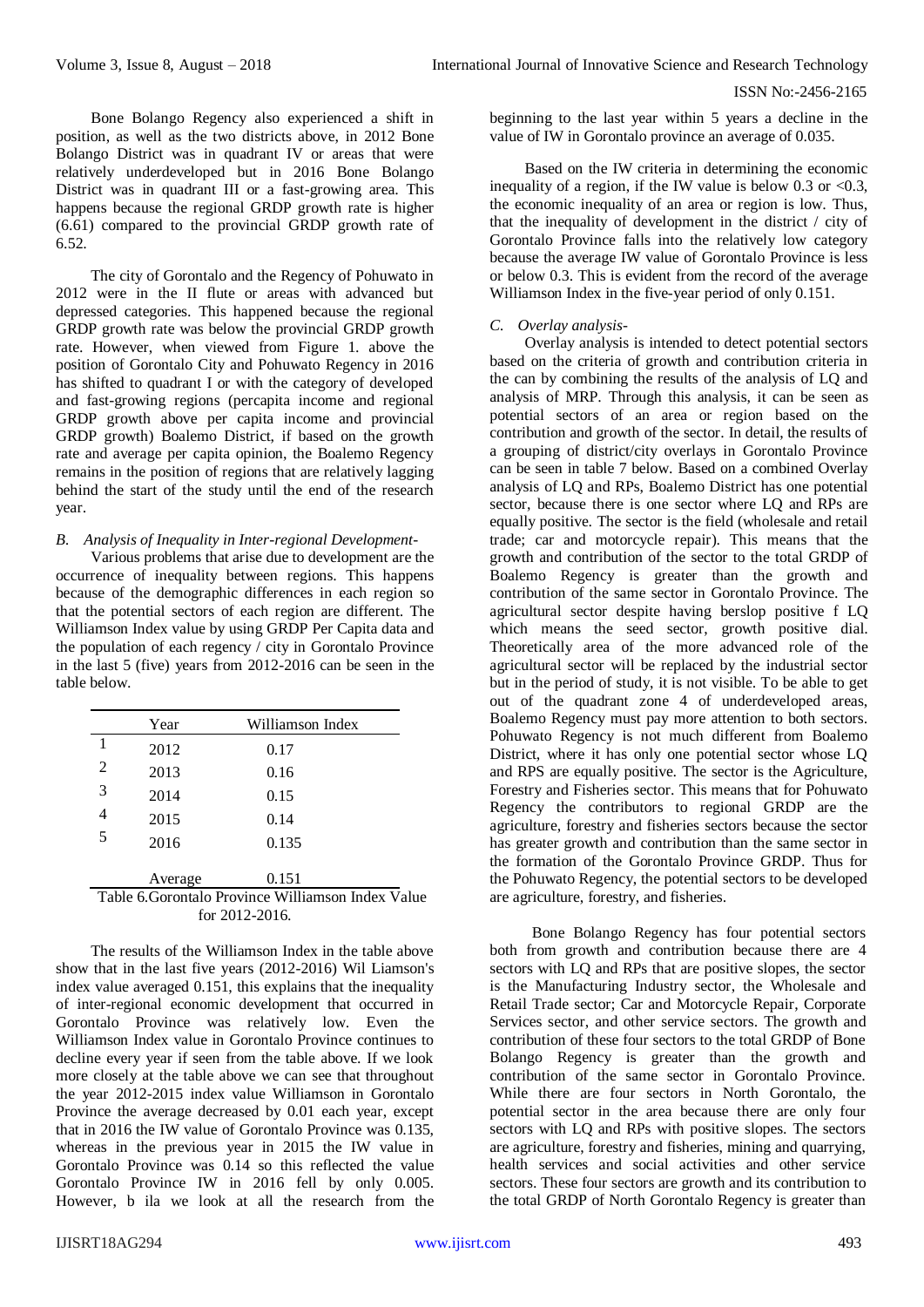the growth and contribution of the same sector in Gorontalo Province. Gorontalo Regency has 4 (four) sectors which have the potential to be developed. This is because there are 4 sectors that LQ and RPs have positive slop. The four sectors are; Agriculture, forestry and fisheries sector, mining and quarrying sector, processing industry sector, and

the transportation and warehousing sector. It can be said that the growth and contribution of these four sectors to the total GRDP of Gorontalo Regency is greater than the growth and contribution of the same sector in Gorontalo Province.

|                | <b>BOALEMO</b> |                |            |           | <b>POHUWATO</b> |        |                  |                | <b>BONE</b> |                |                |                  | <b>NORTH</b>   |           |                 |           | <b>GORONTALO</b> |        |                  |                | <b>CITY</b><br><b>OF</b> |        |                |                |
|----------------|----------------|----------------|------------|-----------|-----------------|--------|------------------|----------------|-------------|----------------|----------------|------------------|----------------|-----------|-----------------|-----------|------------------|--------|------------------|----------------|--------------------------|--------|----------------|----------------|
|                |                |                |            |           |                 |        |                  |                |             | <b>BOLANGO</b> |                | <b>GORONTALO</b> |                |           | <b>DISTRICT</b> |           |                  |        | <b>GORONTALO</b> |                |                          |        |                |                |
| <b>BUSINE</b>  |                |                |            |           |                 |        |                  |                |             |                |                |                  |                |           |                 |           |                  |        |                  |                |                          |        |                |                |
| SS             | LQ             |                | <b>RPs</b> |           | LQ              |        | <b>RPs</b>       |                | LQ          |                | <b>RPs</b>     |                  | LQ             |           | <b>RPs</b>      |           | LQ               |        | <b>RPs</b>       |                | LQ                       |        | <b>RPs</b>     |                |
| <b>FIELD</b>   |                |                |            |           |                 |        |                  |                |             |                |                |                  |                |           |                 |           |                  |        |                  |                |                          |        |                |                |
|                | 1.4            |                | 0.8        |           | 1.5             |        | 1.               |                | 0.9         |                | 1.1            | $+$              |                |           | 1.2             | $\ddot{}$ | 1.0              |        | 1.0              |                | 0.1                      |        | 0.6            |                |
| 1              | 7              | $+$            | 7          |           | $\tau$          | $+$    | 09               | $^{+}$         | 6           |                | 1              |                  | 1.3            | $^{+}$    | 8               |           | 6                | $+$    | 5                | $+$            | 4                        |        | $\overline{2}$ |                |
|                |                |                | 9.7        |           |                 |        |                  |                |             |                |                |                  |                |           | 4.6             | $^{+}$    |                  |        | 3.8              |                |                          |        | 9.9            | $\ddot{}$      |
|                | 0.3            |                | 3          |           | 0.8             |        | 11               |                | 1.4         | $^{+}$         | 6.5            |                  | 1.6            |           | 8               |           | 1.5              |        | 7                |                | 0.2                      |        | 9              |                |
| $\overline{2}$ | 6              |                |            | $+$       | 5               |        | $\cdot$ 7        | $\blacksquare$ | $\mathbf Q$ |                |                |                  | $\overline{4}$ | $^{+}$    |                 |           | 1                | $^{+}$ |                  | $+$            | 8                        |        |                |                |
|                | 0.4            |                | 0.7        |           | 1.0             |        | $\overline{0}$ . |                |             | $^{+}$         | 1.1            | $\ddot{}$        | 0.4            |           | 0.7             |           | 1.0              |        | 1.0              |                | 1.1                      |        | 1.0            | $+$            |
| 3              | 8              |                | 9          |           | 8               | $^{+}$ | 96               | $\blacksquare$ | 1.5         |                |                |                  | 7              |           | 3               |           | 4                | $^{+}$ | 4                | $+$            | 3                        | $^{+}$ | 8              |                |
|                | 0.3            |                | 1.7        |           | 0.8             |        | 1.               |                | 0.5         |                | 0.7            |                  | 0.6            |           | 1.7             | $+$       | 1.5              |        | 0.8              |                | 1.0                      |        | 0.7            |                |
| 4              | 6              |                | 8          | $^{+}$    | 7               |        | 43               | $+$            | 8           |                | 5              |                  | 3              |           | 6               |           | 1                | $^{+}$ | $\mathbf Q$      | $\blacksquare$ | 8                        | $^{+}$ | 3              |                |
|                | 0.3            |                | 0.6        |           | 0.5             |        | 1.               |                | 0.5         |                | 1.8            | $\ddot{}$        | 0.2            |           | 0.9             |           | 0.4              |        | 1.2              |                | 3.0                      |        | 1.1            | $\, +$         |
| 5              | 8              |                | 8          |           |                 |        | 4                | $+$            | 4           |                | 5              |                  | $\overline{c}$ |           | 3               |           | $\overline{c}$   |        |                  | $+$            | 5                        | $^{+}$ | $\overline{2}$ |                |
|                | 0.5            |                | 1.1        |           | 0.5             |        | $\theta$ .       |                | 0.8         |                | 1.5            | $+$              | 0.8            |           | 1.1             | $+$       | 1.2              |        | 0.9              |                | 1.1                      |        | 1.1            | $^{+}$         |
| 6              | 8              |                | 5          | $+$       | 5               |        | 86               | $\blacksquare$ | 8           |                | 7              |                  | 8              |           | $\overline{c}$  |           | 9                | $^{+}$ | 9                | $\blacksquare$ | 5                        | $^{+}$ | 4              |                |
|                | 1.0            |                | 1.3        |           |                 |        | 1.               |                | 1.1         | $+$            | 1.1            | $+$              | 0.8            |           | 0.8             |           | 0.7              |        | 0.8              |                | 1.3                      |        | 1.0            | $+$            |
| 7              | 4              | $\ddot{}$      | 9          | $+$       | 0.9             |        | 25               | $\ddot{}$      | 5           |                | 5              |                  | $\overline{2}$ |           | 6               |           | 7                |        | 9                | J.             | 6                        | $^{+}$ | 1              |                |
|                | 0.4            |                | 1.0        |           | 0.5             |        | 1.               |                |             |                | 0.8            |                  | 0.6            |           | 0.7             |           | 1.3              |        | 1.1              |                | 1.6                      |        | 0.8            |                |
| 8              | 1              | $\overline{a}$ | 2          | $+$       | 4               |        | 38               | $+$            | 0.2         |                |                |                  | 7              |           | 6               |           | 8                | $^{+}$ |                  | $+$            | 6                        | $^{+}$ | 9              |                |
|                | 0.5            |                | 1.1        |           | 0.5             |        | 0.               |                | 0.5         |                | 1.0            | $+$              |                |           | 0.8             |           | 0.8              |        | 0.9              |                | 2.1                      |        | 1.2            | $+$            |
| 9              | 6              |                |            | $\ddot{}$ | 2               |        | 83               | $\blacksquare$ |             |                | 4              |                  | 0.8            |           |                 |           | 8                |        | 1                | $\blacksquare$ | 6                        | $^{+}$ | 7              |                |
|                | 0.5            |                | 1.2        |           | 0.5             |        | 0.               |                | 0.7         |                | 0.7            |                  | 0.6            |           | 0.9             |           | 1.0              |        | 0.9              |                | 1.8                      |        | 1.0            | $+$            |
| 10             | 1              |                |            | $+$       | 1               |        | 99               |                |             |                | 9              |                  | 3              |           | 7               |           | 6                | $^{+}$ | 1                |                | 7                        | $^{+}$ | 4              |                |
|                | 0.4            |                | 1.3        |           | 0.5             |        | $\overline{0}$ . |                | 0.5         |                | 1.1            | $+$              | 0.1            |           | 1.5             | $+$       | 1.0              |        | 0.9              |                | 2.1                      |        | 0.9            |                |
| 11             | 8              |                | 1          | $\ddot{}$ | 1               |        | 88               |                | 3           |                | 3              |                  | 7              |           | 9               |           | 5                | $^{+}$ | 6                |                | 5                        | $^{+}$ | 9              |                |
|                | 0.6            |                | 1.2        |           | 0.4             |        | 1                |                | 1.3         | $+$            | 0.6            |                  | 0.7            |           | 0.9             |           | 0.5              |        | 1.0              |                | 2.1                      |        | 1.3            | $\overline{+}$ |
| 12             | 7              |                | 7          | $\ddot{}$ | 7               |        |                  | $\ddot{}$      | Q           |                | 7              |                  | 3              |           |                 |           | 5                |        | 5                | $\ddot{}$      | 7                        | $^{+}$ | $\overline{2}$ |                |
|                | 0.5            |                | 0.9        |           | 0.9             |        | 0.               |                | 1.2         | $+$            | 1.5            | $+$              | 0.5            |           | 1.3             | $+$       | 0.7              |        | 0.7              |                | 1.6                      |        | 1.2            | $+$            |
| 13             | 8              |                | 6          |           | 8               |        | 78               |                | 9           |                | $\overline{c}$ |                  | 6              |           | 9               |           | 3                |        | 8                | ä,             | 7                        | $^{+}$ | 7              |                |
|                | 0.9            |                | 0.9        |           | 0.6             |        | 0.               |                | 1.4         | $+$            | 0.0            |                  | 1.1            |           | 0.9             | ä,        | 0.5              |        | 0.7              |                | 1.6                      |        | 1.7            | $+$            |
| 14             | 9              |                | 5          |           | 6               |        | 78               |                | 2           |                | 3              |                  | 8              | $^{+}$    | 5               |           | $\mathbf Q$      |        | 1                |                | 4                        | $^{+}$ | $\overline{2}$ |                |
|                | 0.8            |                | 1.2        |           | 0.5             |        | $\overline{0}$ . |                | 1.1         | $^{+}$         | 0.9            |                  | 0.7            |           | 1.0             | $+$       | 0.7              |        | 1.0              |                | 1.8                      |        | 1.2            | $\ddot{}$      |
| 15             | 3              |                | 5          | $\ddot{}$ | 5               |        | 97               |                | 4           |                | 1              |                  | 6              |           | 8               |           | 9                |        | 4                | $\ddot{}$      | 1                        | $^{+}$ | 1              |                |
|                | 0.9            |                | 1.2        |           | 0.6             |        | 1.               |                | 1.4         | $+$            | 0.8            |                  |                |           | 1.0             | $+$       |                  |        | 1.1              |                | 1.3                      |        | 0.7            |                |
| 16             | 7              |                | 5          | $^{+}$    | 9               |        | 01               | $+$            | 3           |                | 8              |                  | 1              | $\ddot{}$ | 9               |           | 0.8              |        |                  | $+$            | 2                        | $^{+}$ | 9              |                |
|                | 0.6            |                | 1.2        |           |                 |        | 1.               |                | 1.2         | $^{+}$         | 1.0            | $+$              | 1.1            |           | 1.1             | $+$       | 0.8              |        | 1.0              |                | 1.4                      |        | 1.3            | $+$            |
| 17             | 9              |                | 3          | $^{+}$    | 0.7             |        | 18               | $^+$           | 3           |                | 7              |                  | $\overline{2}$ | $^{+}$    | 8               |           | 3                |        | 3                | $\pm$          | 9                        | $^{+}$ |                |                |

Table 7.Overlay in the Gorontalo Province district/city in 2012-2016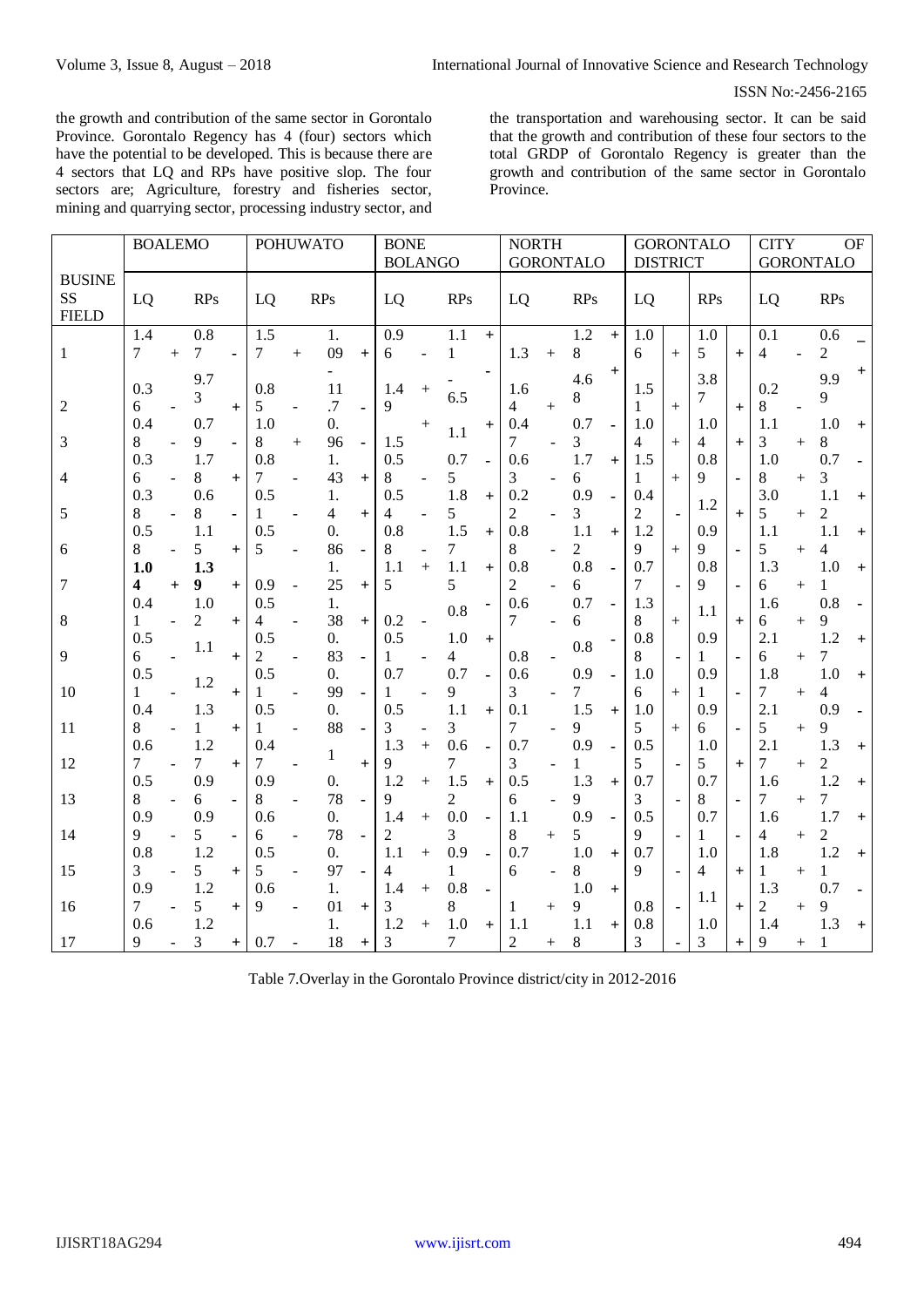#### *Information:-*

1. Agriculture, Forestry and Fisheries. 2. Mining and Excavation. 3. Processing Industry. 4. Electricity and Gas Procurement. 5. Water Supply, Waste Management, Waste and Recycling. 6. Construction. 7. Wholesale and Retail Trade; Car and Motorcycle Repair. 8. Transportation and Warehousing. 9. Provision of Accommodation and Eating Drinks. 10. Information and Communication. 11. Financial and Insurance Services. 12. Real Estate. 13. Corporate Services. 14. Government Administration, Defence, and Mandatory Social Security. 15. Education Services. 16. Health Services and Social Activities. 17. Other services. Gorontalo City is the only city in Gorontalo Province, thus all economic activities and governance are centred here. So that the potential sector in the city is as many as eleven sectors. Where these sectors are the processing industry sector, water supply sector, waste management, waste and recycling, construction sector, large and retail trade sector; car and motorcycle repair, the provision of accommodation and food, the information and communication sector, the real estate sector, the corporate services sector, the government administration, compulsory social security and defence, the education services sector and the sector services others. Max ud her out of eleven this sector and its contribution to the GDP growth of the city of Gorontalo total more than the growth and contribution of the same sector in the province of Gorontalo.

#### **V. CONCLUSION**

Based on the analysis above, it can be concluded that the typology of Klassen region, district/city in Gorontalo Province is divided into 4 (four) quadrants. The first quadrant or region with a good economy with the status of developed and fast growing regions is Gorontalo City. Pohuwato Regency is in Quadrant II or developed but depressed regional categories. While in Quadrant III or areas with fast growing categories are North Gorontalo District. And for the other three regions or regencies such as Gorontalo Regency, Boalemo Regency, and Bone Bolango Regency are always in the Fourth Quadrant or include areas that are relatively underdeveloped. When viewed from the condition of regional development inequality in Gorontalo Province based on the Williamson Index value, it is relatively low. Even from this analysis over the past five years, the inequality of regional development in Gorontalo Province has decreased every year. This shows that the regional development of Gorontalo Province is evenly distributed.

The growth and the contribution of the sector in their respective districts / cities in Gorontalo has some leading sectors and the potential that dominan of other sectors that need to be considered, especially regions that are lagging behind. Like Boalemo District, there is one leading and potential sector that needs to be developed to encourage economic growth in the region. The potential sector is the wholesale and retail trade sector; car and motorcycle repair. Likewise with Pohuwato Regency which has only one potential sector despite having the second highest GRDP

after Gorontalo City. The potential sector is the Agriculture, Forestry and Fisheries sector.

While Bone Bol Regency has four sectors, the sector is the Manufacturing Industry sector, the Wholesale and Retail Trade sector; Car and Motorcycle Repair, Corporate Services sector, and other service sectors. Likewise, with North Gorontalo Regency, there are four potential sectors. The sectors are agriculture, forestry and fisheries, mining and quarrying, health services and social activities and other service sectors. Gorontalo Regency has 4 sectors that have the potential to be developed. The four sectors are; Agriculture, forestry and fisheries sector, mining and quarrying sector, processing industry sector, and the transportation and warehousing sector. Furthermore, Gorontalo City is the only city in Gorontalo Province and the only one with the most potential sector in the district/city. Where these sectors are the processing industry sector, water supply sector, waste management, waste and recycling, construction sector, large and retail trade sector; car and motorcycle repair, the provision of accommodation and food, the information and communication sector, the real estate sector, the corporate services sector, the government administration, compulsory social security and defence, the education services sector and the sector services others.

#### **REFERENCES**

- [1]. Anonymous. Central Bureau of Statistics + Gorontalo province. Gorontalo in figures 2017.
- [2]. Basuki Pujoalwanto. (2014). Indonesian Economy: Historical Review, Theoretical and Empirical. Graha Ilmu. Jakarta.
- [3]. Breau, S. 2015. Rising inequality in Canada: a regional perspective. Journal of Applied Geography. Volume 61, July 2015, Pages 58-69.
- [4]. Caska and Riadi, RM, 2008. Growth and Inequality Economic development between regions in Riau Province. Economic Journal. Riau: FKIP UNRI.
- [5]. Cournede B and Mann CL, 2018. Growth and Inequality Effects of Decades of Financial Transformation in OECD Countries. March 2018, Volume 60, Issue 1, pp 3-14.
- [6]. Fosu A K. Growth, 2017. Inequality, and poverty reduction in developing countries: Recent global evidence. Journal Research in Economics. Volume 71, Issue 2, June 2017, Pages 306-336.
- [7]. Hudiyanto, 2001. Gaps and inequality. Journal of Economics & Development Studies Vol. 2.
- [8]. Jones, C I. 2016. The Facts of Economic Growth. Handbook of Macroeconomics. Volume 2, 2016, Pages 3-69.
- [9]. Kozminski K and Baek J, 2017. Can an oil-rich economy reduce its income inequality? Empirical evidence from Alaska's Permanent Fund Dividend. Journal of Energy Economics. Volume 65, June 2017, Pages 98-104.
	- [10]. Kubiszewski I, Costanza R, Anderson S & Sutton P. 2017. The future value of ecosystem services: Global scenarios and national implications. Journal of